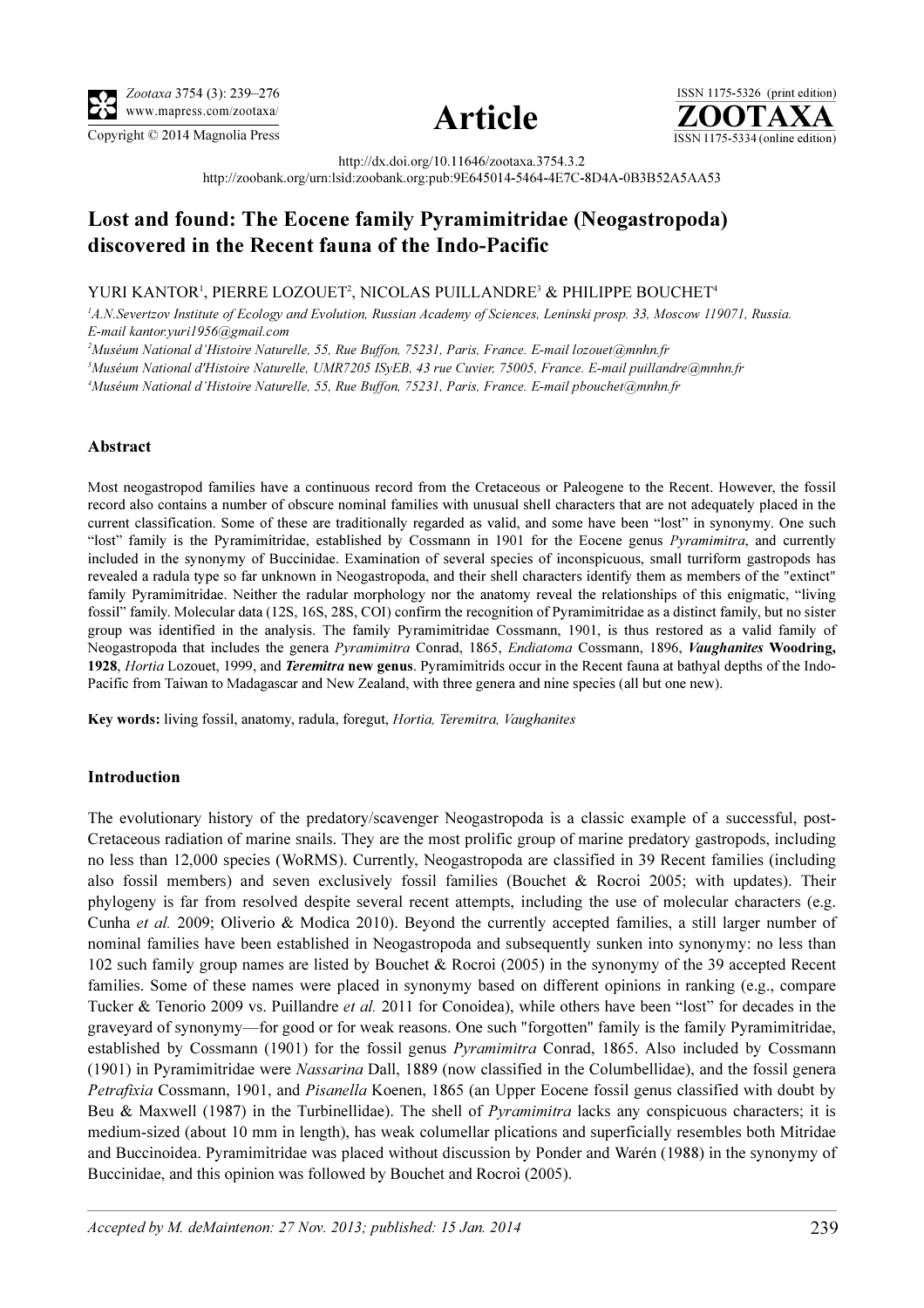All fossil Pyramimitridae have a multispiral protoconch of 2.5–3.5 whorls, indicating planktotrophic larval development. Sculpture of axial ribs, appearing on the second or third whorl, is reminiscent of that observed in modern (and fossil) planktotrophic species of Fasciolariidae. By contrast, all but two Recent species possess a large, bulbous, paucispiral protoconch, indicating non-planktotrophic development that may be correlated with narrow geographical ranges. The exceptions are Teremitra efatensis and Vaughanites? superstes that have a multispiral protoconch and broad distributions extending from the Philippines to Fiji, and the Philippines to Papua New Guinea, respectively.

## Acknowledgements

Work was conducted in Paris by Yu.I.K. under the MNHN visiting curatorship programme. He expresses his thanks to Virginie Héros, Barbara Buge, and Philippe Maestrati for assistance during his stays in Paris. Special thanks to Bruce Marshall from Te Papa Tangarewa (Wellington, New Zealand), whose knowledge of the New Zealand fauna and NMNZ collections brought to light three species of *Hortia*, all undescribed. We also want to thank our reviewers, Bruce Marshall and Jerry Harasewych from National Museum of Natural History, Smithsonian Institution (Washington, DC, USA) for valuable comments.

This work was partially supported by the grant of RFBR 11–04–01284–a 'Evolution of digestive system of carnivorous gastropods: testing of morphologically-based hypotheses by molecular data' (PI Yu. Kantor).

#### References

Aubry, U. (1999) New Terebras and Ancient Verses. L'Informatore Piceno, Ancona, 47 pp.

- Beu, A.G. & Maxwell, P.A. (1987) A revision of the fossil and living gastropods related to Plesiotriton Fischer, 1884 (family Cancellariidae, subfamily Plesiotritoninae n. subfam.) with an appendix: Genera of Buccinidae Pisaniinae related to Colubraria Schumacher, 1817. New Zealand Geological Survey Paleontological Bulletin, 54, 1–140, 30 pls.
- Bouchet, P. (1989) Systematics of Plicoliva with description of a new subfamily (Gastropoda: Volutoidea). Archiv für Molluskenkunde, 120, 1–10.
- Bouchet, P., Heros, V., Lozouet, P. & Maestrati, P. (2008) A quarter-century of deep-sea malacological exploration in the South and West Pacific: Where do we stand? How far to go? Tropical Deep-Sea Benthos. Vol 25. Mémoires du Muséum National d'Histoire Naturelle, 196, 9–40.
- Bouchet, P., Kantor, Yu.I., Sysoev, A. & Puillandre, N. (2011) New operational classification of the Conoidea (Gastropoda). Journal of Molluscan Studies, 77, 273–308.

http://dx.doi.org/10.1093/mollus/eyr017

- Bouchet, P. & Rocroi, J.-P. (2005) Classification and nomenclator of gastropod families. Malacologia, 47, 1–397.
- Boussac, J. (1911) Etudes stratigraphiques et paléontologiques sur le Nummulitique de Biarritz. Annales Hébert, 5, 1–96, 22 pls. Bratcher, T. (1981) Four previously undescribed Indo–Pacific terebrids (Mollusca, Gastropoda). Veliger, 23, 329–332.
- Chavan, A. (1952) A new fossil gastropod from the Middle Eocene of Ameki, Nigeria. Proceedings of the Malacological Society of London, 29, 80–82.
- Conrad, T.A. (1848) Observations on the Eocene formation, and descriptions of one hundred and five new fossils of that period from the vicinity of Vicksburg, Mississippi, with an appendix. Journal of the Academy of Natural Sciences at Philadelphia, series 2, 1, 111–134.
- Conrad, T.A. (1865) Catalogue of the Eocene and Oligocene Testacea of the United States. American Journal of Conchology, 1,  $1-35.$
- Cossmann, M. (1883) Description d'espèces du terrain tertiaire des environs de Paris. Journal de Conchyliologie, 31, 153–174.

Cossmann, M. (1896) Essais de paléoconchologie comparée. 2. L'auteur et Comptoir de Géologie, Paris, 179 pp., 8 pls.

Cossmann, M. (1901) Essais de paléontologie comparée, 4. L'auteur et Société d'Editions Scientifiques, Paris, 293 pp., 10 pls.

- Cossmann, M. & Lambert, J. (1884) Etude paléontologique et stratigraphique sur le terrain oligocène marin aux environs d'Etampes. Mémoire de la Société Géologique de France, 31, 3, 187 pp., 16 pls.
- Cunha, R.L., Grande, C. & Zardoya, R. (2009) Neogastropod phylogenetic relationships based on entire mitochondrial genomes. BMC Evolutionary Biology, 9, 210. http://dx.doi.org/10.1186/1471-2148-9-210
- Dayrat, B., Tillier, A., Lecointre, G. & Tillier, S. (2001) New clades of euthyneuran gastropods (Mollusca) from 28S rRNA sequences. Molecular Phylogenetics and Evolution, 19, 225–235. http://dx.doi.org/10.1006/mpev.2001.0926
- Dockery, D. (1977) Mollusca of the Moddys Branch Formation, Mississippi. Mississippi Geological Survey Bulletin, 120, 1– 212, 28 pls.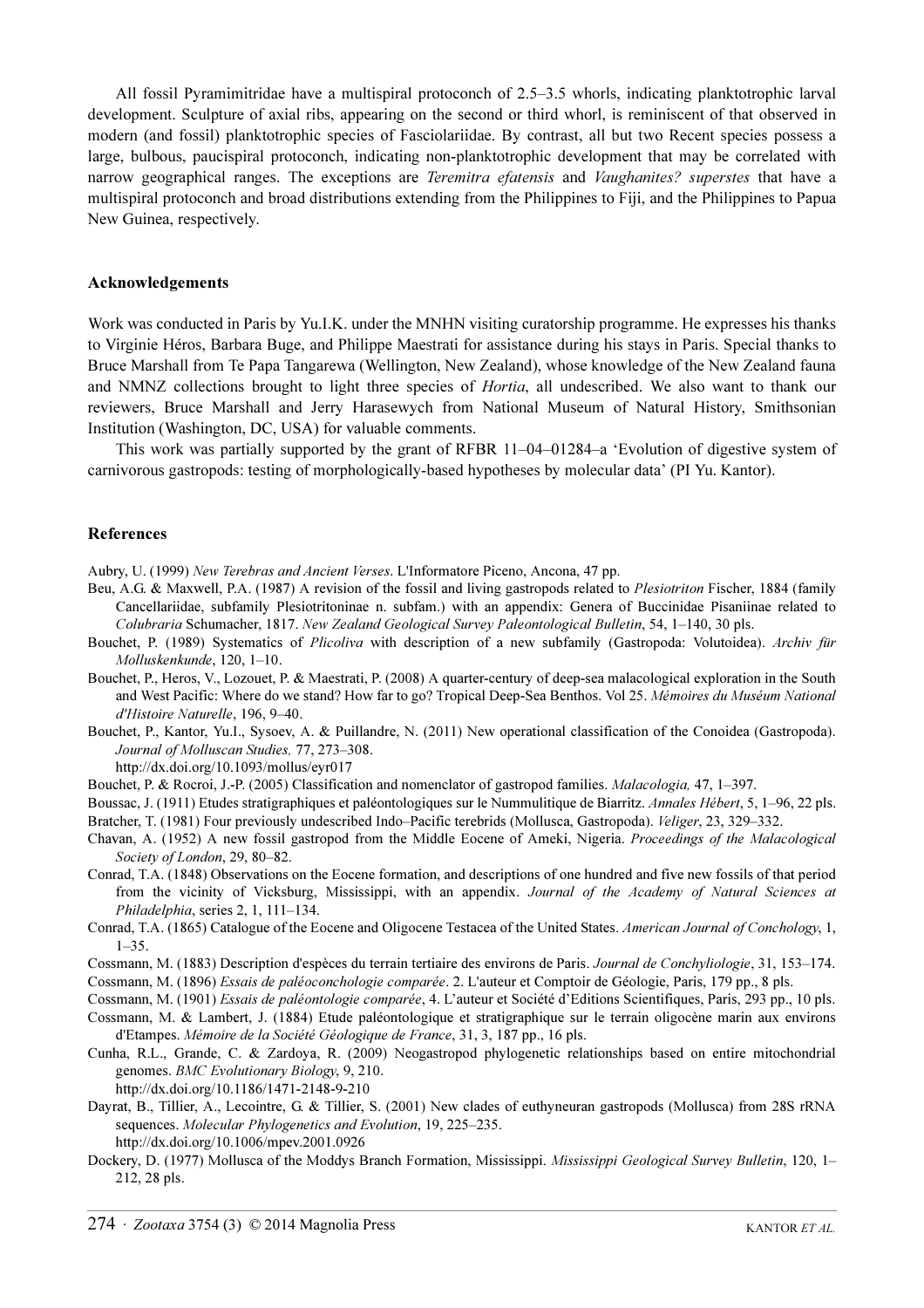- Folmer, O., Black, M., Hoeh, W., Lutz, R. & Vrijenhoek, R. (1994) DNA primers for amplification of mitochondrial cytochrome c oxidase subunit I from diverse metazoan invertebrates. Molecular Marine Biology and Biotechnology, 3, 294–299.
- Garvie, C.L. (1996) The molluscan macrofauna of the Reklaw Formation, Marquez Member (Eocene: Lower Claibornian), in Texas. Bulletins of American Paleontology, 111, 1–177.
- Gougerot, L. & Le Renard, J. (1983) Clefs de détermination des petites espèces de gastéropodes de l'Éocène du Bassin parisien. XXII: Les genres Coptochetus et Suessionia Cossmann. Cahiers des Naturalistes, new ser., 39, 1–9.
- Huelsenbeck, J.P., Ronquist, F. & Hall, B. (2001) MrBayes: bayesian inference of phylogeny. Bioinformatics, 17, 754–755. http://dx.doi.org/10.1093/bioinformatics/17.8.754
- ICZN (1999) International Code of Zoological Nomenclature, 4th edition. International Trust for Zoological Nomenclature, The Natural History Museum, London, 106 pp.
- Jovelin, R. & Justine, J.-L. (2001) Phylogenetic relationships within the polyopisthocotylean monogeneans (Platyhelminthes) inferred from partial 28S rDNA sequences. International Journal for Parasitology, 31, 393–401.
- Kantor, Y.I. (1988) On the anatomy of Pseudomelatominae (Gastropoda, Toxoglossa, Turridae) with notes of functional morphology and phylogeny of the subfamily. Apex, 3, 1–19.
- Kantor, Y.I. (2002) Morphological prerequisites for understanding Neogastropod phylogeny. Systematics, Phylogeny and Biology of the Neogastropoda. Bollettino Malacologico, Supplement 5, 2–15.
- Kantor, Y.I. & Bouchet, P. (2007) Out of Australia: Belloliva (Neogastropoda: Olividae) in the Coral Sea and New Caledonia. American Malacological Bulletin, 22, 22–73.

http://dx.doi.org/10.4003/0740-2783-22.1.27

- Kantor, Y.I., Strong, E.E. & Puillandre, N. (2012) A new lineage of Conoidea (Gastropoda: Neogastropoda) revealed by morphological and molecular data. Journal of Molluscan Studies, 78, 246–255. http://dx.doi.org/10.1093/mollus/eys007
- Lea, I. (1833) Contributions to geology. Philadelphia: Carey, Lea & Blanchard, 227 pp.
- Lozouet, P. (1999) Nouvelles espèces de gastéropodes (Mollusca: Gastropoda) de l'Oligocène et du Miocène inférieur d'Aquitaine (Sud-Ouest de la France). Partie 2. Cossmanniana, 6, 1–68, 20 pls.
- Lozouet, P. (2004) The European Tertiary Neritiliidae (Mollusca, Gastropoda, Neritopsina): indicators of tropical submarine cave environments and freshwater faunas. Zoological Journal of the Linnean Society, 140, 447–467, 9 figs. http://dx.doi.org/10.1111/j.1096-3642.2003.00099.x
- Lozouet, P. (2012) Stratotype Stampien. Muséum national d'Histoire Naturelle, Biotope, Méze, Paris, 464 pp.
- Morton, A. (2012) A collection of Eocene and Oligocene fossils. Available from: http://www.dmap.co.uk/fossils/ (accessed 4 December 2013)
- Oliverio, M. & Modica, M.V. (2010) Relationships of the haematophagous marine snail Colubraria (Rachiglossa: Colubrariidae), within the neogastropod phylogenetic framework. Zoological Journal of the Linnean Society, 158, 779–800. http://dx.doi.org/10.1111/j.1096-3642.2009.00568.x
- Oppenheim, P. (1901) Die Priabonaschichten und ihre Fauna, im Zusammenhange mit gleichalterigen und analogen Ablagerungen vergleichend betrachtet. Palaeontographica, 47, 1–348, pl. 1–21.
- Palmer, K.V.W. (1937) The Claibornian Scaphopoda, Gastropoda and Dibranchiate Cephalopoda of the southern United States. Bulletins of American Paleontology, 7, No. 32, Part I, Text, 1–548, Part II Plates, plates 1–90.
- Palumbi, S. (1996) Nucleic Acids II: the polymerase chain reaction. In: Hillis, D., Moritz, C. & Mable, B.K. (Eds.), Molecular Systematics. Sinauer Associates, Sunderland (MA), pp. 205–247.
- Ponder, W.F. (1970) Some aspects of the morphology of four species of the neogastropod family Marginellidae with a discussion on the evolution of the toxoglossan poison gland. Journal of the Malacological Society of Australia, 2, 55–81.
- Ponder, W.F. & Warén, A. (1988) Classification of the Caenogastropoda and Heterostropha A list of the family-group names and higher taxa. Malacological Review, Supplement, 4, 288–328.
- Powell, A.W.B. (1966) The molluscan families Speightiidae and Turridae. Bulletin of the Auckland Institute and Museum, 5, 1– 184.
- Puillandre, N., Kantor, Y., Sysoev, A., Couloux, A., Meyer, C. & Rawlings, T. (2011) The dragon tamed? A molecular phylogeny of the Conoidea (Mollusca, Gastropoda). Journal of Molluscan Studies, 77, 259–272. http://dx.doi.org/10.1093/mollus/eyr015
- Rambaut, A. & Drummond, A.J. (2007) Tracer v1.4. Available from: http://beast.bio.ed.ac.uk/Tracer (accessed 4 December 2013)
- Spencer, H.G., Marshall, B.A. & Willan, R.C. (2009) Recent Mollusca. In: Gordon, D.P. (Ed.), The New Zealand inventory of biodiversity. 1. Kingdom Animalia: Radiata, Lophotrochozoa, Deuterostomia. Canterbury University Press, Christchurch, pp. 196–219.
- Terryn, Y. (2007) Terebridae. A Collectors Guide. Conchbooks & Natural Arts, 57 pp, 65 plates.
- Terryn, Y. & Holford, M. (2008) The Terebridae of Vanuatu with a revision of the genus Granuliterebra Oyama, 1961. Visaya, Supplement 3, 1–118.
- Tucker, J.K. (2004) Catalogue of Recent and fossil turrids (Mollusca: Gastropoda). Zootaxa, 682, 1–1295.
- Tucker, J.K. & Tenorio, M.J. (2009) Systematic classification of Recent and fossil conoidean gastropods. Conchbooks, Hackenheim, Germany, 296 pp.